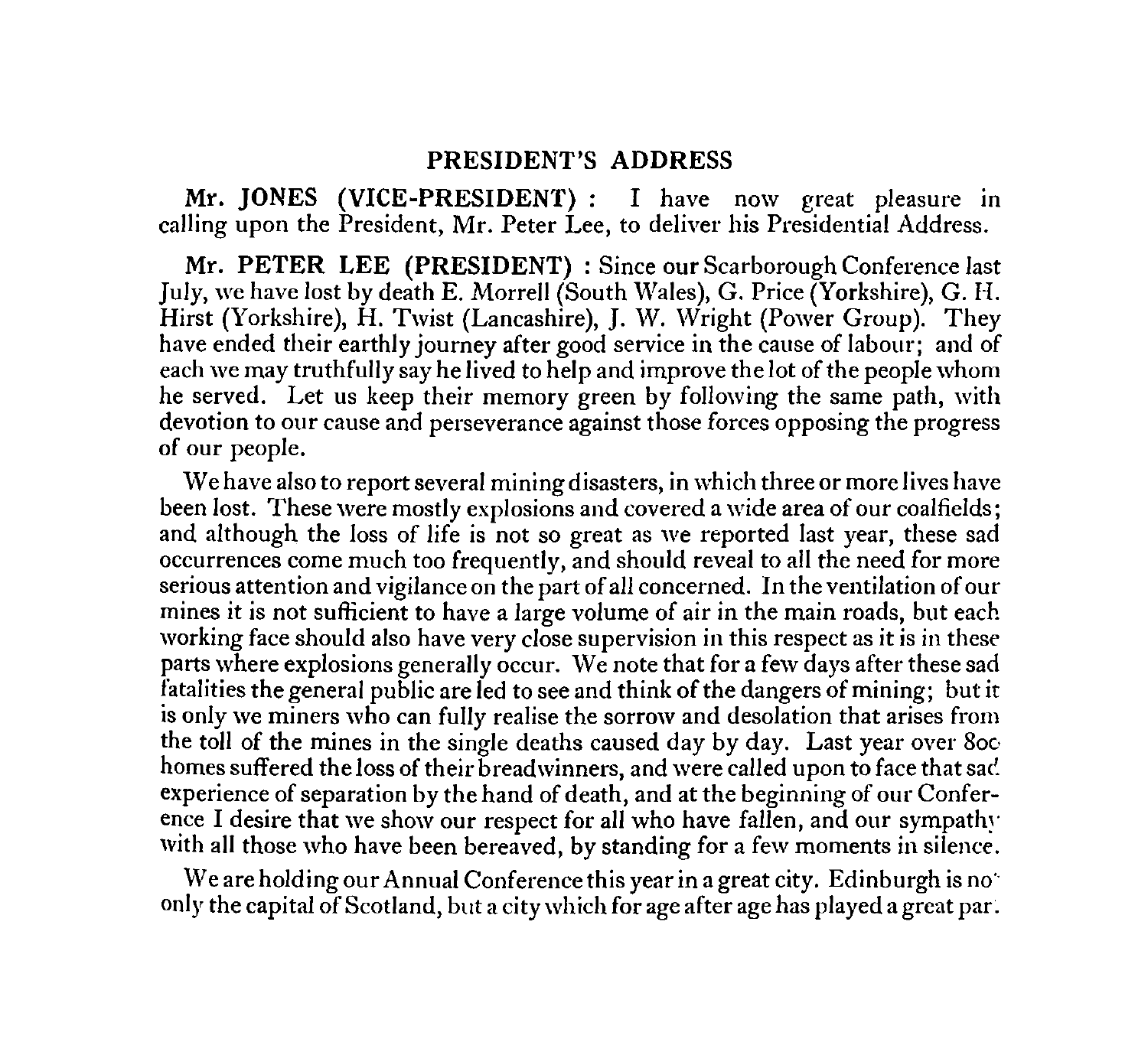in the affairs of our island home, and her children have gone forth into all parts of the world to work and help in the general welfare of mankind. In almost every part of the city we are reminded of the past history of this nation, and the monuments you will see show that the citizens have both respect and reverence for the great ones of the past; but to us as working men, in common with others, one name will stand out very clearly, Robert Burns. One sometimes wonders why he, dying in the i8th Century, should still live so strongly in the memory and love of his fellow men and have such powerful influence on the men and women of the zoth Century. One of the best reasons I ever read of was given by a working man over ninety years ago. He said:—

"It is because he had the heart of a man in him. He was all heart and all man; and there is nothing, at least, in a poor man's experience, either bitter or sweet, which can happen to him, but a line from Burns springs into his mouth and gives him courage and comfort, if needed. It is like a second Bible."

These words are still true. In life, Burns was ever the champion of the poor and the oppressed; and the poor of to-day look up, and are proud to hear his name, which still brings hope and comfort.

# WAGE QUESTION AND NATIONAL AGREEMENT

I regret that your Committee have again to report a year of effort and endeavour to establish a National Agreement and have failed. Both the Mineowners and the Government have once more rejected the offer made in your name. But we must not lose heart nor allow anything to turn us from the pursuit of our object. In a long life of struggle and labour I have never taken part in a more just claim or a matter affecting our interests and the general welfare of the industry more deeply. The old system of individual enterprise and price-cutting stands condemned and in these days can only bring low wages and small profits. I place before you figures from the White Paper issued by the Mines Department which gives some very important information on this question leaving out the year 1920, when, according to the Government White Paper, both working cost and selling price were each over *39s.*  per ton, and over 1,206,000 persons were employed in or about the British mines. Let us take the December quarter of each year since the 1921 Lock-out and also include the September quarter of 1933 (all from Government White Papers) then we shall be able to follow each year, and recognise how vast have been the changes shown by the figures on page 17.

I venture to state that no twelve years in the history of our great industry can show such a sad record, for whilst, before 1914, each period of ten years revealed a progressive increase both in production and number of persons employed, this period shows a steady fall in persons employed, and a total fall of 307,870, or almost 30 per cent. The wages cost is down by *6s.* ii.i9d. per ton, and other costs by *zs. i.53d.,* making a total fall in working cost per ton of 9s. *0.7d.* Yet, the selling price has fallen by 9s. *9. 19d.* per ton, turning what was a gain of *3.47d.* per ton in 1921 into a loss of *5d.* per ton in 1933.

The earnings per person have gone down from 1*2s- 7.89d.* to *9s.* 1-1*5d.,* a reduction in wages of 28 per cent., although the output per person has increased from 17.73 cwts. per shift to 22.11 cwts. per shift, an increase of  $24\frac{3}{4}$  per cent.; and our working time was increased by one hour per day from 1926 to 1931, and is still one half-hour longer than it was in 1921. The above figures tell a disastrous story of loss both to employers and employed, as well as to the people of this country, on account of the large number of miners unemployed, and the very low spending power of those who are employed as a result of low wages and short time worked. When we examine our export trade we find the same trouble. In the year 1922, which was a full year (1921 was thirteen weeks short owing to a lock-out) our export of coal was 64,000,000 tons, while in 1932, it had fallen to less than 39,000,000 tons, or a loss to trade of over 25,000,000. Bunker, both foreign and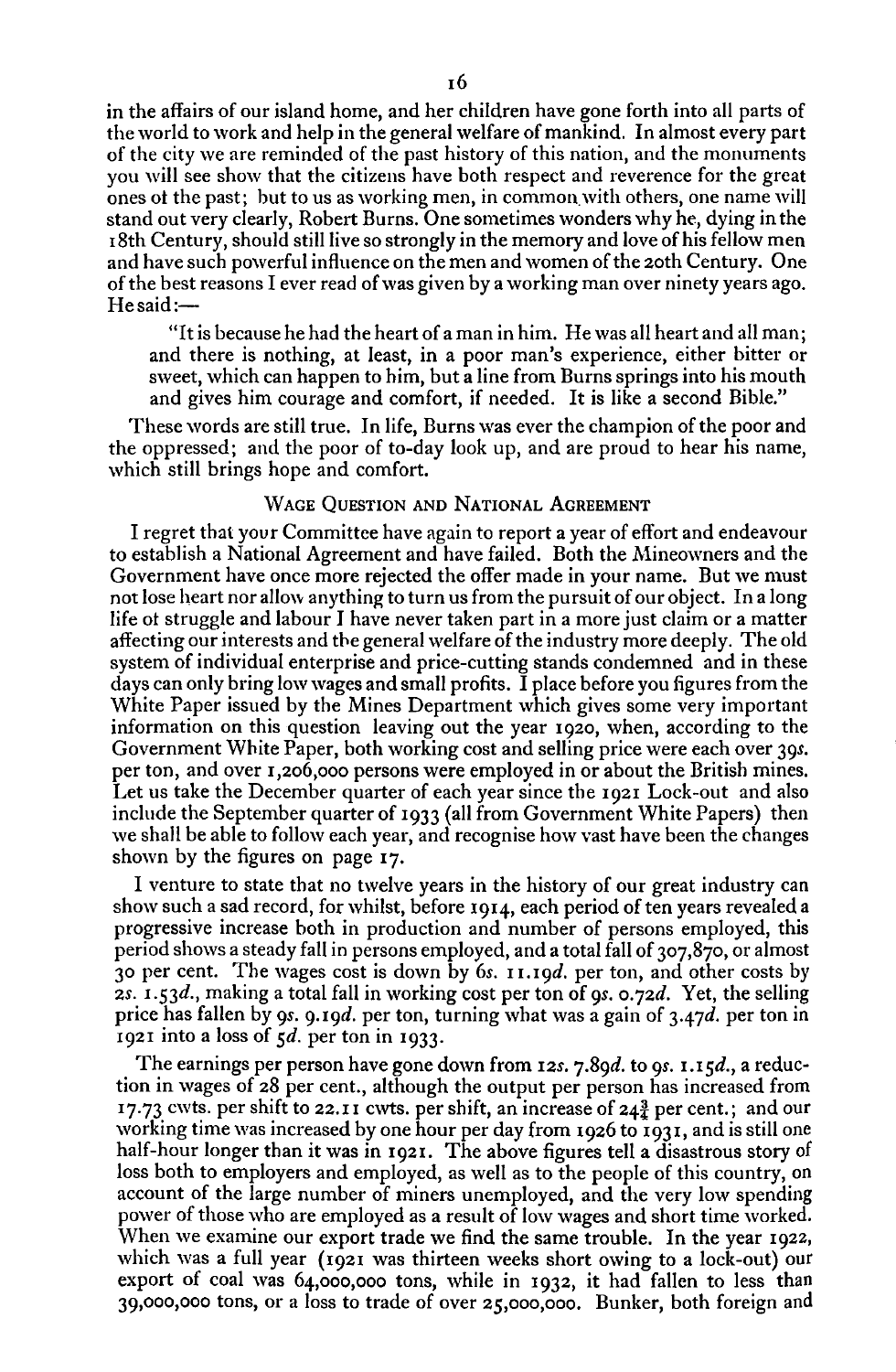| Period                                                                                                       |                                                                                                                                                                                                                                                                                                        |                                                                                                                                                                                                                                                   | Wage<br>Cost                                                                                                                           | Other<br>Costs                                                                                                                   | Total<br>Cost                                                                                                                                         | Selling<br>Price                                                                                                                                    | Gain                                                                                                        | Loss                                                  | Tons<br>Disposable<br>Commercially                                                                                                                                                 | Cwts.<br>per<br>Person                                                                                            | Earnings<br>per<br>Person                                                                                                           | No. of<br>Persons<br>Employed                                                                                                                           |
|--------------------------------------------------------------------------------------------------------------|--------------------------------------------------------------------------------------------------------------------------------------------------------------------------------------------------------------------------------------------------------------------------------------------------------|---------------------------------------------------------------------------------------------------------------------------------------------------------------------------------------------------------------------------------------------------|----------------------------------------------------------------------------------------------------------------------------------------|----------------------------------------------------------------------------------------------------------------------------------|-------------------------------------------------------------------------------------------------------------------------------------------------------|-----------------------------------------------------------------------------------------------------------------------------------------------------|-------------------------------------------------------------------------------------------------------------|-------------------------------------------------------|------------------------------------------------------------------------------------------------------------------------------------------------------------------------------------|-------------------------------------------------------------------------------------------------------------------|-------------------------------------------------------------------------------------------------------------------------------------|---------------------------------------------------------------------------------------------------------------------------------------------------------|
| 1921<br>1922<br>1923<br>1924<br>1925<br><b>‡1926</b><br>1927<br>1928<br>1929<br>1930<br>1931<br>1932<br>1933 | Dec.<br>$\ddotsc$<br>Dec.<br>$\ddot{\phantom{0}}$<br>Dec.<br>$\cdot$ .<br>Dec.<br>. .<br>Dec.<br>$\cdot$ $\cdot$<br>April<br>$\cdots$<br>Dec.<br>$\ddot{\phantom{a}}$<br>Dec.<br>$\ddot{\phantom{0}}$<br>Dec.<br>$\cdot$ .<br>Dec.<br>$\sim$ $\sim$<br>Dec.<br>$\ddotsc$<br>Dec.<br>$\cdot$ .<br>Sept. | $\ddot{\phantom{1}}$<br>$\cdot$ .<br>$\ddot{\phantom{a}}$<br>$\ddot{\phantom{1}}$<br>$\ddot{\phantom{0}}$<br>$\cdot$ .<br>. .<br>$\cdot$ .<br>. .<br>$\ddot{\phantom{a}}$<br>$\ddot{\phantom{1}}$<br>$\ddot{\phantom{0}}$<br>$\ddot{\phantom{1}}$ | 15/9.99<br>11/4.95<br>12/7.85<br>13/0.93<br>12/5.75<br>12/4.64<br>10/0.77<br>Q/2.2I<br>Q/I.92<br>9/3.14<br>9/1.40<br>8/9.71<br>8/10.80 | 6/10.56<br>5/6.85<br>5/3.43<br>5/3.36<br>4/11.57<br>5/0.38<br>4/9.49<br>4/6.46<br>4/1.90<br>4/4.40<br>4/4.68<br>4/4.58<br>4/9.03 | 22/8.55<br>16/11.80<br>17/11.28<br>18/4.29<br>* $17/5.32$<br>$*17/5.02$<br>14/10.21<br>13/8.67<br>13/3.82<br>13/7.54<br>13/6.08<br>13/2.29<br>13/7.83 | 23/0.02<br>18/6.19<br>19/10.81<br>18/11.90<br>*15/11.65<br>$*15/6.71$<br>13/9.78<br>13/5.80<br>14/3.11<br>14/1.74<br>14/1.14<br>13/11.16<br>13/2.83 | $3-47$<br>1/6.39<br>1/11.53<br>7.6I<br>$*1/6.70$<br>$*_{9.23}$<br>—<br>---<br>11.29<br>6.20<br>7.06<br>8.87 | —<br>—<br>-<br>1/0.43<br>2.87<br>–<br>--<br>—<br>5.00 | 49,634,464<br>58,968,434<br>62,053,820<br>56,962,315<br>57,194,540<br>19,139,611<br>55,379,732<br>54,538,032<br>60,031,340<br>52,554,585<br>50,879,383<br>48,873,523<br>42,198,944 | 17.73<br>18.10<br>17.76<br>17.74<br>18.31<br>18.49<br>20.82<br>21.80<br>21.78<br>21.84<br>21.86<br>22.62<br>22.II | 12/7.89<br>9/5.23<br>10/3.33<br>10/7.04<br>10/5.14<br>10/5.35<br>9/7.38<br>9/2.84<br>9/2.78<br>9/3.79<br>Q/2.22<br>9/2.26<br>9/1.15 | 1,026,865<br>1,068,594<br>1,120,204<br>1,079,107<br>1,041,997<br>1,071,184<br>945,480<br>850,770<br>903,914<br>849,344<br>799,374<br>744,425<br>718,995 |

*SUMMARY OF OUTPUT, SELLING PRICES, WAGE COST, ETC., FOR GREAT BRITAIN* 

*NOTES.-\** 1925, December, Subvention 3/0.37. 1926, April, Subvention 2/7.54.

*1* Owing to Lock-out in 1926, the only available figures are up to April, 1926, as shown.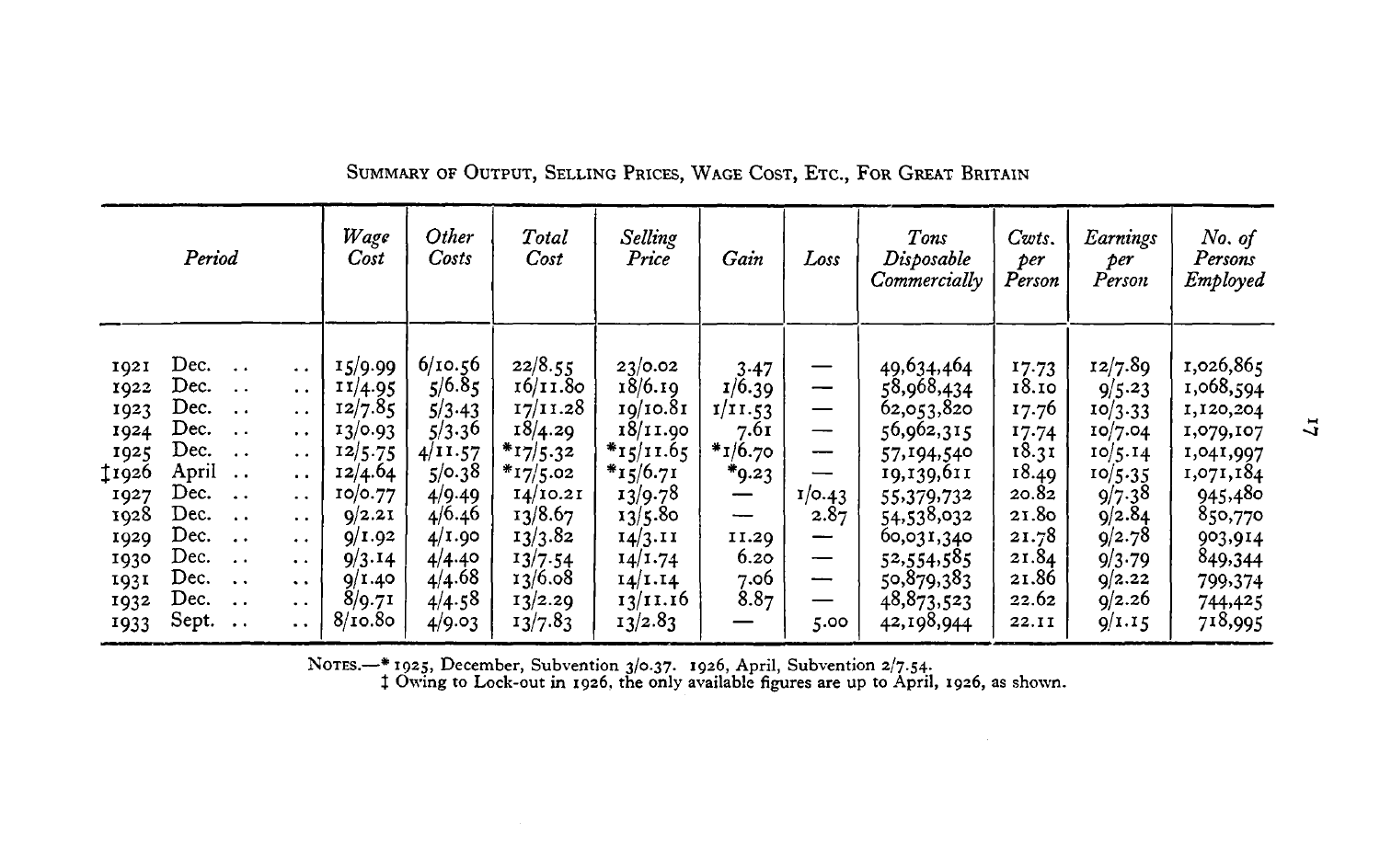coastwise, was also down by about 4,500,000 tons. The home trade has dropped from 165,500,000 to 155,000,000 tons. So that we have shown here a loss in trade of 40,000,000 tons between the years 1922 and 1932.

Then again, while the present Government has been building tariff walls for the protection of other industries, other nations have been retaliating and striking at our export in coal. So the miners once more have had to bear the burden, and although, according to Board of Trade reports on trade and navigation, the first eleven months of 1933 show an increase in coal exports over the same period of 1932, we are still down 3,000,000 tons when compared with the first eleven months Of 193 1. Another important fact is that while we have sent abroad more tons of coal we have received less money for the sale of those coals. This is a strange way to bring about prosperity and higher wages, except to the foreigner who thus gets cheaper coal.

Furthermore, as I stated in my address to the Conference at Scarborough, the concerns in this country generating electricity and making gas made, in the years  $1929-30-31$ , over eight times the amount of profit that was obtained by the whole of our British coal trade. When this is possible it proves there is something wrong with the system, which has failed to give a decent standard of life to the miners, or a return on capital, compared with other industries for which coal is the main raw material.

Taking all these factors which I have here dealt with, and others that might be given, it should be clear to all who seek the welfare of the coal trade, and those who must live by it, that the time is more than due for co-operation, for national instead of district action, and for joint efforts towards building up prosperity, instead of keeping apart until misunderstanding and strife have made conditions worse. Eventually, force of circumstances, as past experience has shown, is sure to compel us to come together and rebuild, after war, that which we could have strengthened and saved under peaceful conditions.

I cannot understand why the coalowners should object to a National Agreement. To my mind, there can only be two reasons for this. One is they believe they can better overcome the miners apart than together. I have pointed out before, and I do so again, that if they imagine they will force their own conditions on the mineworkers by the present method, they will meet with trouble, and, in the long run, failure, because what in their minds will bring separation in our ranks will eventually bring united action and strife.

The other reason is mistrust of the miners as to what they would do if a National Agreement was established. This mistrust is a short-sighted view. Let us, for a few moments, take the long and, to my mind, the true view. Throughout the world to-day is not this same feeling of distrust manifest in practically all our international dealings? We appear to live in an age of mistrust, but one in which trust is more essential than ever before. In the past, nations might distrust each other and fight it out with apparently little effect on the world as a whole. The progress of industry, science and international intercourse in these days is so great, and the experience of the last great war is so real that not only men but nations must realise that the human family is thus so linked together that we must work together in a cooperative spirit if civilisation is to endure. The difference between trust and mistrust is the difference between life and death, between civilisation and barbarism. I hold this is true of nations to-day, and in a smaller way, but equally as powerful in its results to our industry, if it is pursued between Mineowners and miners. By trust and co-operation, coal can once more be made a great and powerful asset and play a great part in bringing prosperity not only to miners and Mineowners, but to the nation.

It is just as true that if mistrust and separation have to continue we shall find no real prosperity or true progress. It is because of this faith in national effort, and the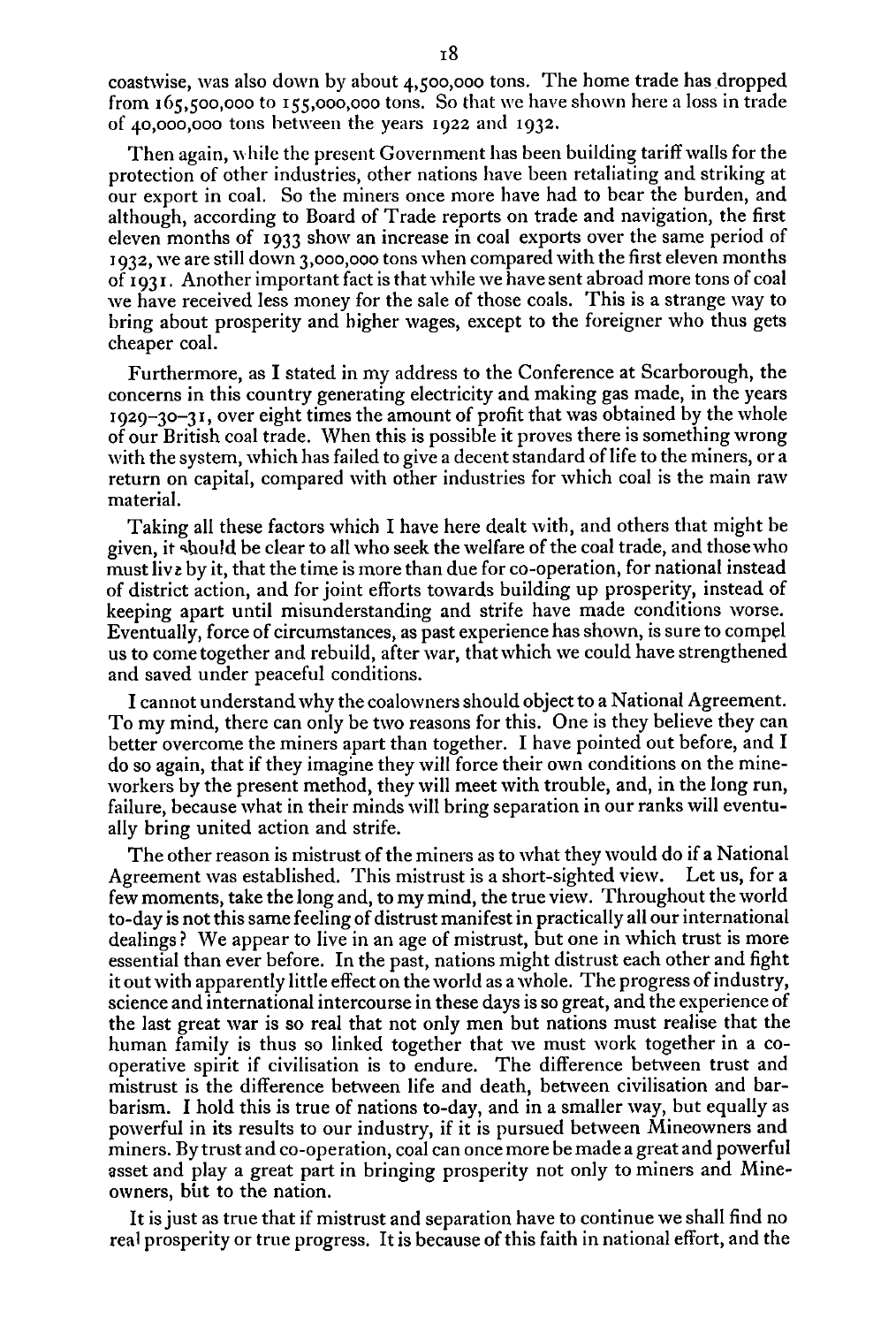experience of failure in the present method, that the miners must go forward. Let us not be less determined because of the forces against us. Our cause is just, therefore, time is sure to bring success; and the more we stand united in the dark days the sooner success will come, and the greater will be the gain to our children.

# IMPROVEMENT IN IINIONS

I am pleased to state that during the year there has been an improvement in some of our District Unions; and although the Federation as a whole may not be able to record a larger membership, it is gratifying to read that the districts are gaining ground, for it will in time have a beneficial effect upon our Federation. But we must watch with great care on what principles we increase our membership, for there are times when even larger forces do not lead to greater strength. As we find some who seek co-operation whose presence in the past has not meant harmony but discord and strife, our aim must be not more but fewer Unions, and, in my opinion, time will show this more clearly and bring our aim nearer to realisation. But while we remain a Federation of District Associations we must demand true loyalty to those principles so essential to success, trust in each other and present a united front against any force that may oppose progress.

It is so easy to find fault and point out the lamentable conditions of our people, and, with you all, I deeply deplore the bitter years since 1925, during which period we have endured great hardships, low wages, much unemployment and a standard of life far below what should be established in this rich country. Yet we see signs that other people outside of our ranks have not only noted the deplorable conditions of the poor, endeavouring to influence public opinion and the Government in seeking to improve the conditions under which the workers live.

Two gentlemen in Durham county have written a pamphlet setting forth the distressing conditions in Durham and the urgent need for improvement. The pamphlet is one which may be helpful to other districts, and from the Durham miners I bring each of you a copy, and shall give a few facts which I feel sure will be of general interest, and assist others better to understand how the poor live, and the dangers to this or any other nation where the producers of national wealth have to share amongst so many homes so small a part of the wealth which is the result of their toil and labour.

After giving the number of families and the overcrowded state of the homes, they give what they believe is the average figure at the present time, for rent and rates on houses being built of two, three and four rooms, as 7s. 6d., 9s. 6d. and 11s. 6d., and then put forward two things the Local Authorities have to consider; either to fix a rent within reach of the lower paid workers, and so increase the already large rate, or fix a high rent and so reduce the sum available to cover the family budgets.

Then they have with great care gone into the important question of what is required to maintain a family of man, wife and one and up to four children, with an income fixed at  $f_1$ <sub>2</sub> per week. *(See TABLE IV at foot of next page.)* 

#### AGE AND WORK OF OUR FEDERATION

Forty-six years ago a few noble-hearted and far-seeing men recognised the weakness of districts standing alone and apart from other districts and by their efforts this Organisation was formed. Away back in 1841, Martin Jude and others sought for one National Association, and Alexander Macdonald, from 1863, also endeavoured to bring closer unity amongst the British miners; but, after his death, different opinions on the question of sliding scales and the fixing of an 8-hour day by law caused trouble, and from 1885 to 1888, strong action was taken by the two schools of thought, and in September, 1888, a Conference was held at Manchester when this great Federation was formed with a membership of 36,000. By 1893, the membership had increased to zoo,000, at a time when the total number of persons employed in and about our mines would be about *650,000.* By 1900, it had grown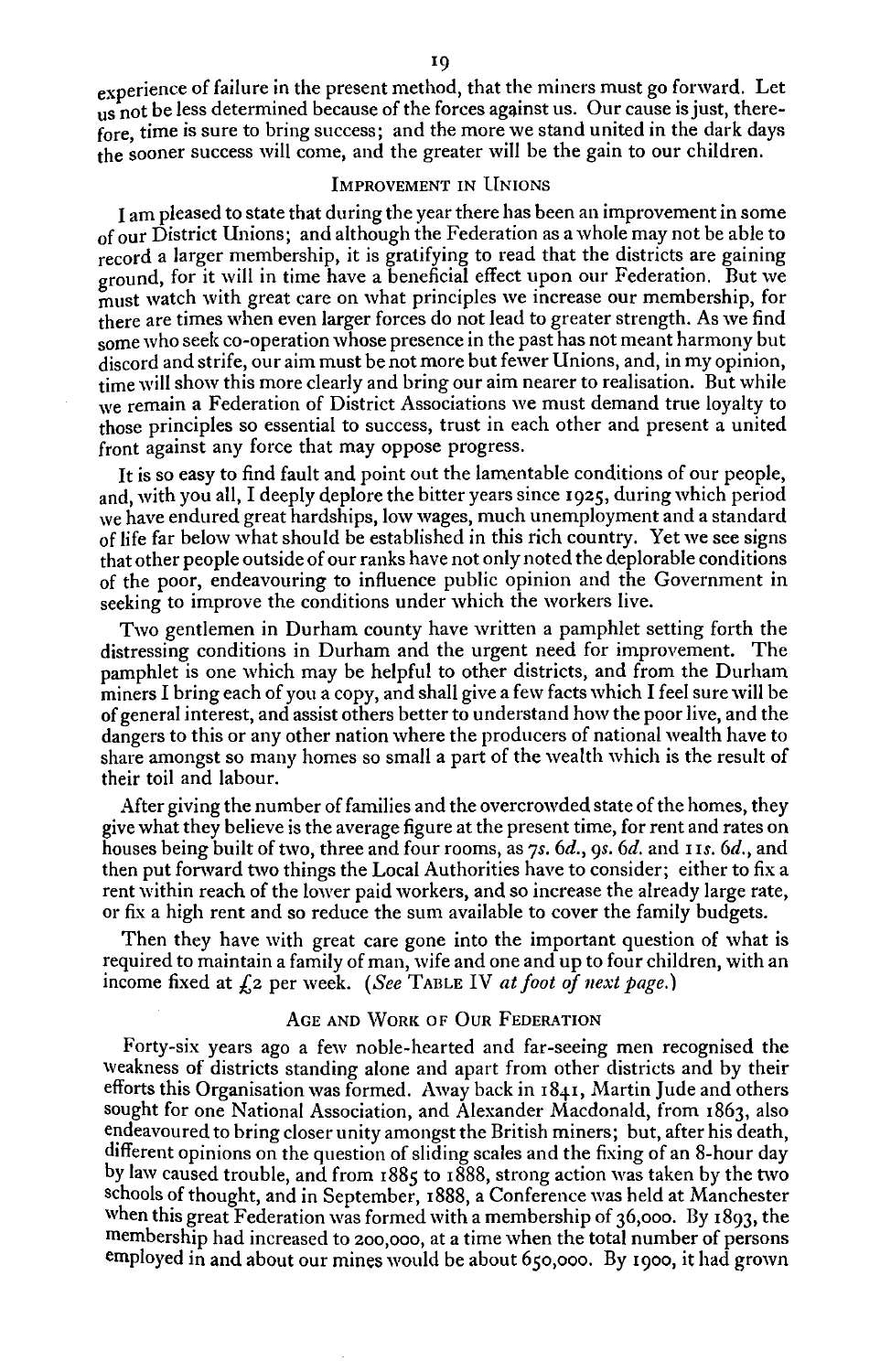to 449,000, when the number of mineworkers had increased to about 750,000. Thus its leaders saw it increase in numbers, and power and district after district join, and an 8-hour day eventually established by law.

Then, in 1912, there came our successful fight for a minimum wage for mineworkers below ground. At that period, we had a membership of 586,000, but there were about 1,000,000 persons working in the coal industry. Since that important year, our Federation has had some stormy experiences, but the aim of its leaders has ever been towards a closer union on national lines, for they realised that the passing years made more clear that both production and distribution required a change from the old system. We reached our highest point in membership in 1921, with over 900,000 members, and the same year saw the National Agreement established; and from that period, although unpleasant, it is instructive to trace the variation in membership, and in the number of those employed in coal mining. Sometimes both men and their Associations may learn important lessons in the hard school of experience, which should be of great service in the future.

From 188o to 1920, the coal trade increased, and there was a corresponding increase in the mining population, as in the latter year there would be about 1,200,000 persons engaged in the British coalfields. Thereafter, came a great change in wages, employment and membership of the Federation, and by the year 1925, we had lost about 150,000 members, although the White Paper issued by the Mines Department still showed 1,045,997 persons employed in mining, while last December, our membership was just over 500,000, the number employed had fallen by over 307,000, the White Paper giving  $734,406$  as the number then employed.

I believe we have now reached low water mark, as reports from District Associations show increase in membership, which in time will be reflected in our Federation if only we could do our utmost to enrol in our ranks all who are entitled to be with us. I have long held the opinion that, as the householder is compelled to appear on the rate books, so each worker should appear on the Union books, and on our books as a Federation should appear the names and contributions of all mineworkers.

|                                                                                                                                                                                                                                                                                                                                                             | Size of Family                                                                                                                                               |                                                                                                                          |                                                                                                                                |                                                                                                                                                                                       |  |  |  |  |  |
|-------------------------------------------------------------------------------------------------------------------------------------------------------------------------------------------------------------------------------------------------------------------------------------------------------------------------------------------------------------|--------------------------------------------------------------------------------------------------------------------------------------------------------------|--------------------------------------------------------------------------------------------------------------------------|--------------------------------------------------------------------------------------------------------------------------------|---------------------------------------------------------------------------------------------------------------------------------------------------------------------------------------|--|--|--|--|--|
|                                                                                                                                                                                                                                                                                                                                                             | Man, wife,<br>$\lceil$ child aged<br>2 years                                                                                                                 | 2<br>Man, wife,<br>2 children<br>aged $2$ and $ $<br>4 years                                                             | 3<br>Man, wife,<br>3 children<br>aged $2, 4$<br>and 6 years                                                                    | Man, wife,<br>4 children<br>$aged\,4,6,9$<br>and 14 years                                                                                                                             |  |  |  |  |  |
| Food<br>Fuel and Light<br>$\ddot{\phantom{a}}$<br>Doctor's Club<br>$\ddot{\phantom{0}}$<br>Household Renewals and<br><b>Cleaning Materials</b><br>$\ddot{\phantom{0}}$<br>Insurances<br>$\ddot{\phantom{a}}$<br>$\ddot{\phantom{a}}$<br>Clothing $\ldots$<br>$\sim$ $\sim$<br>$\ddot{\phantom{0}}$<br>Rent.<br>$\ddot{\phantom{a}}$<br>$\ddot{\phantom{1}}$ | s. d.<br>16<br>$\circ$<br>$\circ$<br>5<br>$\ddot{\mathbf{o}}$<br>9<br>2<br>$\circ$<br>-6<br>$\mathbf{z}$<br>$\overline{4}$<br>$\circ$<br>6<br>$\overline{7}$ | s. d.<br>19 8<br>5<br>$\mathbf{o}$<br>$\bullet$<br>9<br>2<br>$\circ$<br>6<br>$\overline{\mathbf{c}}$<br>5<br>o<br>6<br>9 | s. d.<br>6<br>23<br>5<br>$\mathbf{o}$<br>$\circ$<br>-9<br>2<br>$\circ$<br>6<br>$\boldsymbol{2}$<br>6<br>$\mathbf{o}$<br>6<br>9 | s. d.<br>3 <sup>T</sup><br>$\mathbf{I}$<br>5<br>$\circ$<br>$\circ$<br>9<br>$\boldsymbol{2}$<br>$\circ$<br>-6<br>$\overline{2}$<br>$\mathbf{o}$<br>$\overline{7}$<br>6<br>$\mathbf{I}$ |  |  |  |  |  |
|                                                                                                                                                                                                                                                                                                                                                             | 37<br>9                                                                                                                                                      | 5<br>44                                                                                                                  | 3<br>49                                                                                                                        | 59 10                                                                                                                                                                                 |  |  |  |  |  |

TABLE IV

These figures show how hard must be the lot of our people, for there are thousands in every district who receive as wages less than  $\zeta$  per week, which has been clearly shown as below a just standard.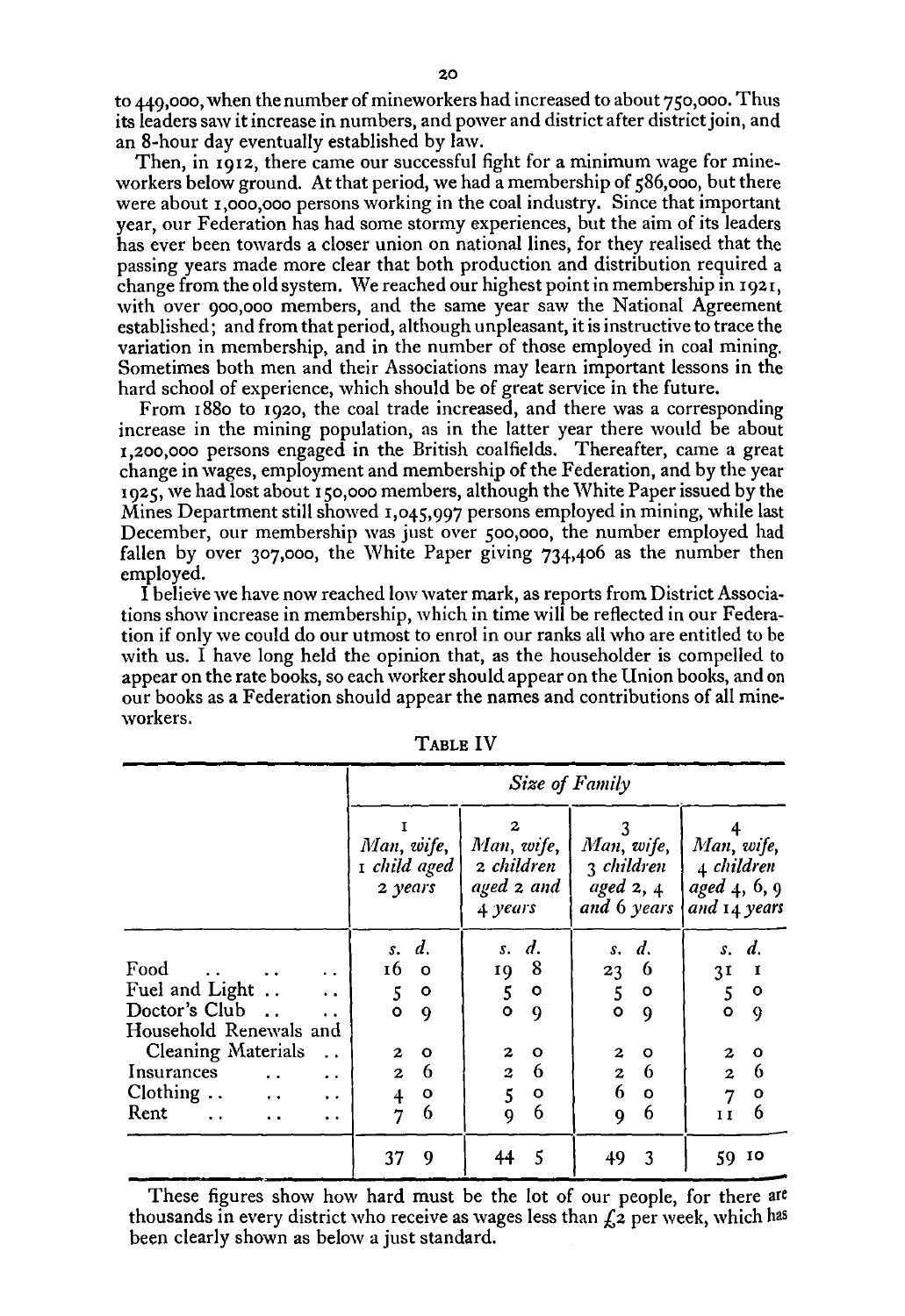Now, when we come to deal with the question of people employed at our mines we are engaged on an immense task, as there are so many factors to consider: overtime, shorter hours of labour, displacement of men by machinery, export and home trade, the question of oil from coal, the selling price of coal and the general distribution of the coal we produce. And when we do undertake the examination of any of these questions, we soon realise we can only deal with them on National and some even on international lines, as a consequence of the changes which the world has witnessed in its commerce and industries during the last twenty-five years. Nevertheless, in spite of all the forces against us and the dark days through which Ave are passing, I say to you, be of good courage. Our industry is still a great national asset, and in the future science and research will make it still more needful in the interests of the nation. If we continue in our perseverance and endurance, improvement will come, when we shall secure a higher wage and a shorter working day, with improved conditions generally. I hope we shall all remember that they who best know how to wait are those to whom success will come.

## THE INTERNATIONAL OUTLOOK

The leaders of the nations have during the last year followed on the lines of previous years with their numberless Conferences, long conversations and statements, and, in the end a great deal of misunderstanding and no real results for the general welfare of the people either towards peace or improved trade. Another nation has come under Dictatorship as a result of the poor mistrusting and shooting each other. Let us hope the time is drawing near when the working people will trust each other and stand firmly together in endeavouring to remove those rulers who, age after age, have dominated and held down the people chiefly by the power of the sword. We must not expect any real peace under the present European rules. They can, however, be removed when the people firmly unite and proclaim in no uncertain manner their desire for peace, for we have very strong evidence that until the working people control the Governments of the nations we shall not make any real progress on the hours and other labour questions internationally.

In June last, representatives of employers, workers and Governments from various nations were sent to Geneva to deal with the question of a 40-hour week and their deliberations continued for three weeks. The result was a report to the Governing Body of the I.L.O.

Then we remember the Convention of 1931, on the shorter working time for mineworkers, and how nation after nation put in objections purporting to prove that it could not be carried out. Last month, representatives of these nations met in Geneva and endeavoured to reach a settlement. The International miners asked for the Convention to be ratified; but the mineowners refused, and said that if hours were reduced wages would also be reduced. The Governments put forward the question of revision of the 1931 Convention. Amongst other changes they sought was Sunday work, continuous working shifts, and the question of spread-over; and we found our motion for the ratification of the Convention turned down. The only motion passed was as follows:—

"The meeting instructs the Office to communicate to the Governing Body the record of the sittings of the meeting, in order that the Governing Body may be informed of all arguments brought forward by the members of the three groups at the meeting."

So again, delay governed the situation; Governments and employers, which have no desire to alter the present system in favour of International arrangements on hours, voting down the workers' representatives. However, we must still work on for co-operation internationally, because the passing years show very clearly that the nations must work together if progress both in peace and in industries is to be achieved. At the present time, many nations are under the power of Dictatorships, which, in the long run, can never be for the general welfare, as the liberty of